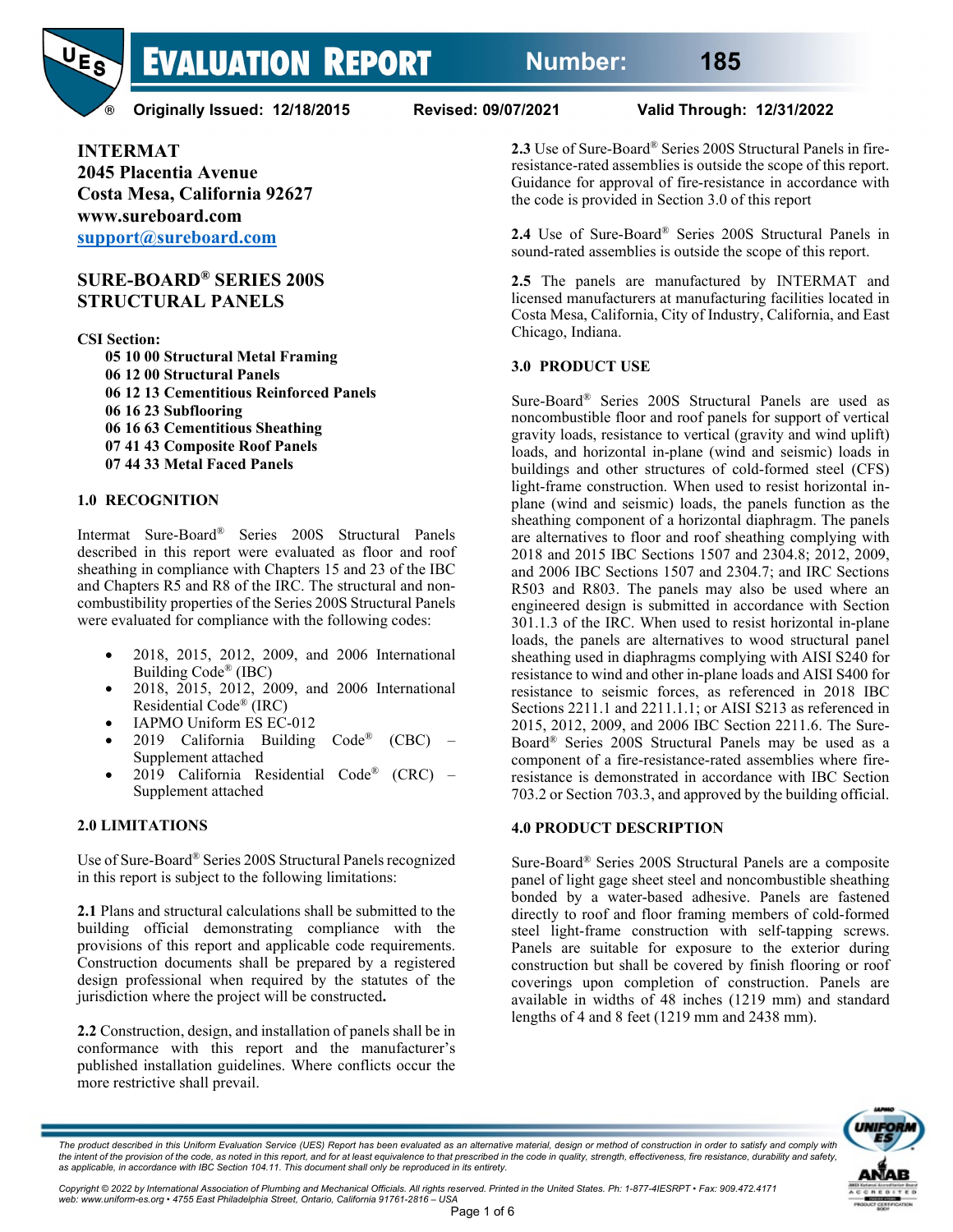

**Originally Issued: 12/18/2015 Revised: 09/07/2021 Valid Through: 12/31/2022**

## **4.1 Documented Design Values**

**4.1.1 Vertical (Gravity) Load Design:** Determination of applicable out-of-plane design loads for dead and live gravity loading shall be in accordance with ASCE/SEI 7. Available strength and factored resistance for floor and roof sheathing to safely resist or support the design loads shall be determined in accordance with [Table 1](#page-2-0) of this report. Values in Table 1 of this report are for use on panels continuous over two or more spans.

**4.1.2 Horizontal (Wind and Seismic) Load Design:** Design values for the in-plane nominal strength of panels were established empirically. Allowable strength values (ASD) used a safety factor  $(\Omega)$  of 2.5 for seismic loads and 2.0 for wind or other in-plane loads. Values for factored resistance (LRFD) used a resistance factor  $(\varphi)$  of 0.60 for seismic loads and 0.65 for wind and all other in-plane loads.

Determination of applicable design loads shall be in accordance with ASCE/SEI 7. Allowable strength or factored resistance for horizontal diaphragms to safely resist or support horizontal design loads shall be determined in accordance wit[h Table 2](#page-3-0) of this report for panels constructed with the magnesium-oxide or fiber-cement boards noted in Section 4.4.1.2 of this report. Allowable strength values in [Table 2](#page-3-0) of this report shall not be further increased for loads of short-term duration such as wind or seismic. The diaphragm length and width shall be limited by one of the following: engineering mechanics; applied loads; shear capacity of the diaphragm; and diaphragm deflection limited by the requirements of ASCE/SEI 7 in Sections 12.8.6 entitled, "Story Drift Determination"; or Section 12.12 entitled, "Drift and Deformation".

Supporting framing members directly connected to the panels shall be designed to limit deflection to no more than L/360 for the total combination of loads applied. For horizontal diaphragms, the registered design professional shall verify that the framing members at boundaries of the diaphragm have sufficient capacity to develop the required strength of the diaphragm including but not limited to prevention of compression failure in the rim track.

**4.1.3 Vertical Wind Uplift Design:** Determination of applicable design loads for wind uplift loads applied perpendicular to panels shall be in accordance with ASCE/SEI 7. Allowable strengths, corresponding to joist spacings and screw placement to safely resist vertical wind uplift design loads shall be determined in accordance with [Table 3](#page-3-1) of this report.

**4.1.4 IRC:** Floors and roofs constructed in accordance with this report may be used in lieu of provisions in IRC Sections R505 and R804, respectively. Steel framing shall be designed to resist all applicable loading conditions.

#### **4.2 Installation**

Panels shall be placed with the long dimension perpendicular to framing members and with the steel side face in direct contact with the framing. Panels installed as floor or roof panels shall be continuous over two spans. Joints between panels shall be maximum 1/8 inch (3.2 mm). Spacing of framing members supporting the panels shall not exceed 24 inches (610 mm) on center.

Panel edges that are parallel to framing members shall be fastened to either main framing members or blocking of the same gage as the framing member i.e. joist or rafter. Panel edges that are parallel to framing members shall be attached with a separate row of fasteners for each panel edge.

Panel edges that are perpendicular to framing members shall be attached to either a framing member, blocking or to the extended steel sheet backing tab provided on the composite panel in the row below. When panel edges that are perpendicular to the framing members are attached to the backing tab, a single row of fasteners is sufficient for fastening of both panel edges.

For diaphragm construction, the spacing of fasteners shall be in accordance with  $Table 2$  of this report for panel edges, and 6 inches (152 mm) on center for connection to framing members in the field. For wind uplift, the spacing of fasteners shall be in accordance with  $Table 3$  of this report. Fasteners attaching panels are installed in one operation through the panels into the framing. Fasteners shall be located at least  $\frac{3}{8}$ inch (9.5 mm) from the panel edges and driven flush with the surface of the noncombustible sheathing. The length of screw fasteners shall be sufficient to penetrate at least three exposed threads into framing members.

**4.3 Special Inspections:** Periodic special inspections for wind or seismic resistance applicable to cold-formed steel light-framed construction shall be provided when the panels are components of a wind-force-resisting system or seismicforce-resisting system located in areas set forth in Chapter 17 of the IBC. Inspection requirements shall comply with IBC Section 1705.

#### **4.4 Material Information**

**4.4.1 Sure-Board® Series 200S Structural Panels:** Sure-Board® Series 200S Structural Panels are composite products consisting of steel sheets laminated to noncombustible boards with an adhesive.

**4.4.1.1 Panel Sheet Steel:** The sheet steel is No. 22 gage (0.027 inch / 0.686 mm) minimum base-metal thickness complying with ASTM A653 CS, Grade 33 minimum, and ASTM A1003/A1003M. The sheets are provided with a G40 hot-dipped galvanized coating conforming to ASTM A924.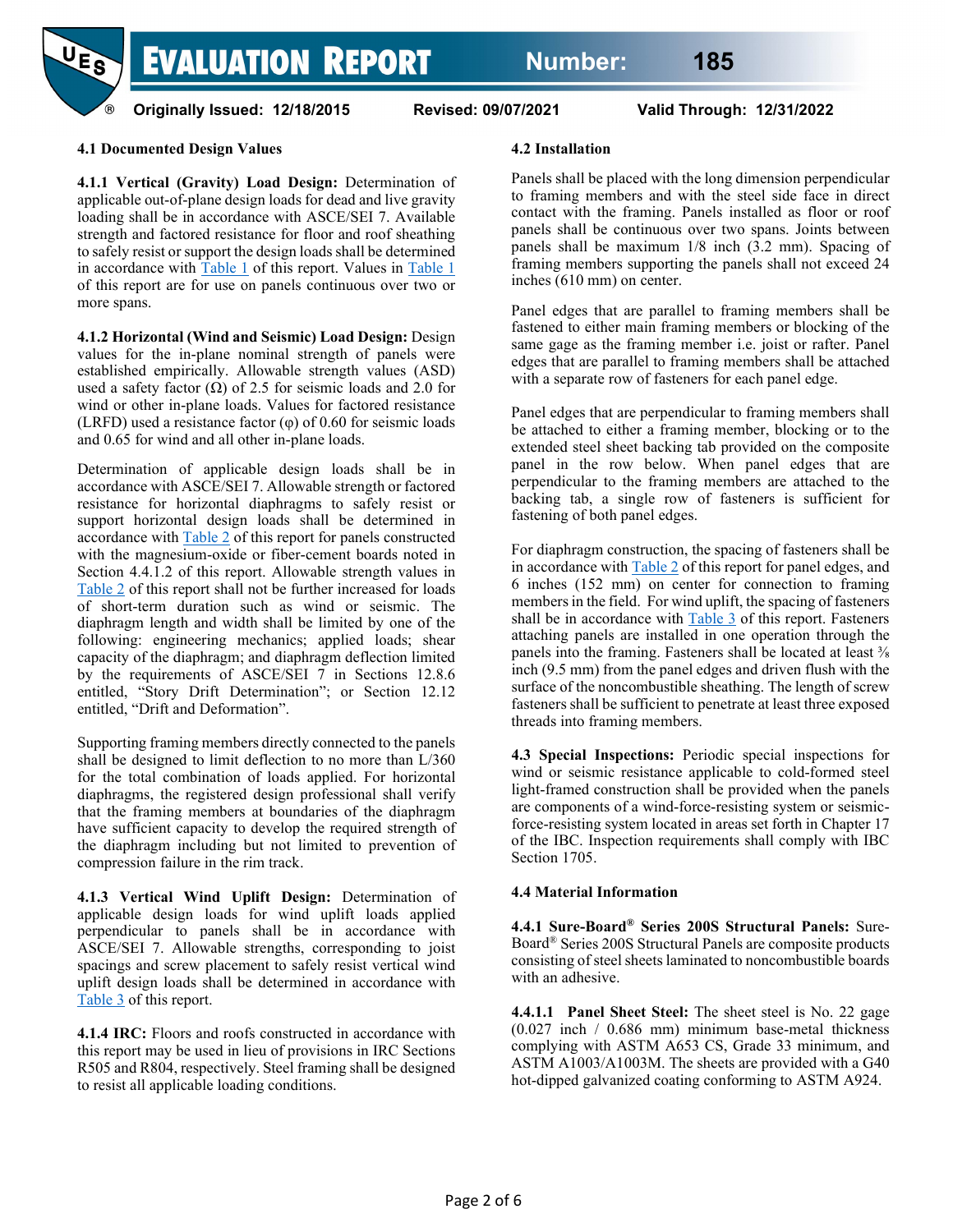

**Originally Issued: 12/18/2015 Revised: 09/07/2021 Valid Through: 12/31/2022**

**4.4.1.2 Panel Noncombustible Boards:** Noncombustible boards consist of either a fiber-cement board or a magnesiumoxide board, as shown in [Table 4](#page-4-0) of this report.

**4.4.1.3 Panel Adhesive:** The adhesive used to bond the sheet steel to the noncombustible sheathing is a synthetic-resinlatex, water-based adhesive in compliance with ASTM C916- 79, Type II, and NFPA-90A. The adhesive is used in the manufacture of the Sure-Board® Series 200S Structural Panels under an approved quality control program.

**4.4.2 Fasteners:** Fasteners used to connect the Sure-Board® Series 200S Structural Panels to steel framing members ranging from 33 mils (0.83 mm/No. 20 nominal gage) to 118 mils (2.99 mm/No. 10 gage) thickness shall be selfdrilling/self-tapping pilot point bugle head screws that are manufactured from steel wire conforming to ASTM A548, Grade 1013 to 1022. The screws shall be a minimum 0.138 inch-diameter (3.5 mm) (No. 6 gage) by minimum 1⅝-inchlong (41 mm), and shall have minimum 0.3145-inchdiameter (8 mm) bugle heads. All Screws shall have winged drill points that are at least  $\frac{3}{8}$  inch (9.5 mm) in length and comply with applicable provisions of SAE J78 and ASTM C954. For horizontal diaphragms, the screw sizes are limited to No. 8 (0.164 inch/4.2 mm diameter) and No. 10 (0.190 inch/4.9 mm diameter).

**4.4.3 Framing Support Members:** Framing members shall be galvanized cold-formed steel having a minimum thickness designation of 33 mils (0.83 mm/No. 20 nominal gage) and a maximum thickness designation of 118 mils (2.99 mm/No. 10 nominal gage). The flange width of framing members shall be at least 1⅝ inches (41 mm). Framing steel shall be Grade 33, Type H, conforming to ASTM A1003/A1003M or Structural Grade 50, Type H, conforming to ASTM A653/A653 M and ASTM A1003/A1003M. The steel shall have a minimum G60 galvanized coating designation conforming to ASTM A653. For horizontal diaphragms, the framing member thicknesses are limited to minimum 33 mils (0.83 mm/No. 20 nominal gage) and maximum 118 mils (3.00 mm/No. 10 nominal gage). Where the thickness of a framing member is greater than 97 mils (2.46 mm/No. 12 nominal gage), a No. 10 (0.190 inch/4.9 mm diameter) screw shall be used.

## **5.0 IDENTIFICATION**

<span id="page-2-0"></span>Sure-Board® Series 200S Structural Panels are identified by a label located on the top right and bottom left corners of the metal facing. This permanent label includes the INTERMAT company name, product name, steel thickness, IAPMO UES Mark of Conformity, and this evaluation report number (ER-185). The sheathing board exposed face has identification indicating the sheathing type (James Hardie Backer Board 500, Plycem, Armoroc, Magnum Board, or Exacor). Either Mark of Conformity may be used as follows:



**IAPMO UES ER-185**

#### **6.0 SUBSTANTIATING DATA**

Data in accordance with the IAPMO-UES Evaluation Criteria for Composite Steel Sheet and Noncombustible Sheathing Panels (EC 012-2020), Adopted January 2020 and an IAPMO Uniform ES approved quality control manual. Test reports are from laboratories in compliance with ISO/IEC 17025.

#### **7.0 STATEMENT OF RECOGNITION**

This evaluation report describes the results of research completed by IAPMO Uniform Evaluation Service on Sure-Board® Series 200S Structural Panels to assess conformance to the codes and standards shown in Section 1.0 of this report and serves as documentation of the product certification. The Sure-Board® Series 200S Structural Panels are produced at locations noted in Section 2.5 of this report under a quality control program with periodic inspections under the supervision of IAPMO UES.

**For additional information about this evaluation report please visit [www.uniform-es.org](http://www.uniform-es.org/) or email at u[s info@uniform-es.org](mailto:info@uniform-es.org)**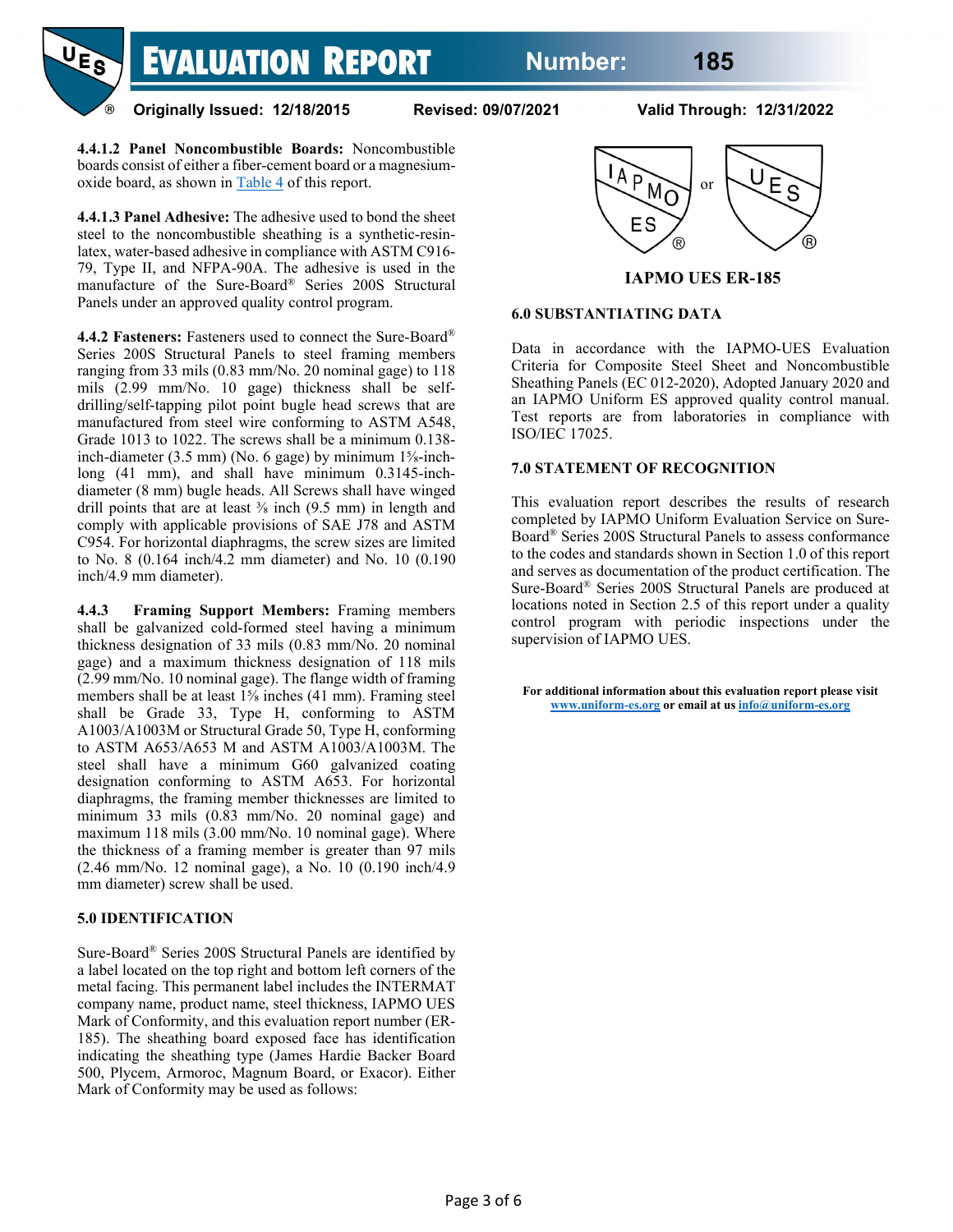

**Originally Issued: 12/18/2015 Revised: 09/07/2021 Valid Through: 12/31/2022**

#### **TABLE 1**

**NOMINAL AND DESIGN VERTICAL (GRAVITY) LOAD STRENGTHS FOR SURE-BOARD® SERIES 200S STRUCTURAL PANELS -- FLOOR AND ROOF SHEATHING CONTINUOUS OVER TWO OR MORE SPANS**

| Span Rating,<br>$(inches)$ $(o.c).$ | <b>Nominal Strength</b><br>(psf) | <b>Allowable Strength</b><br>ASD).<br>(psf) | <b>Factored Resistance</b><br><b>LRFD</b><br>(psf) | <b>Allowable Concentrated</b><br>Load. LBF |
|-------------------------------------|----------------------------------|---------------------------------------------|----------------------------------------------------|--------------------------------------------|
| 24 maximum                          | 435                              | 215<br>2 I J                                | 260                                                | 2.000                                      |

For SI: 1 inch = 25.4 mm, 1 psf = 47.88 Pa, 1 lbf = 4.448 N

Notes

- 1. The maximum allowable strength for panels supported at 24 inches on center is 100 PSF for a deflection limit of L/360.
- 2. Panels are capable of supporting an allowable concentrated load of 2,000 lbs. within the deflection limit of L/360 on properly designed and constructed framing members.

<span id="page-3-0"></span>3. Series 200S panels installed for floors shall include minimum No. 20 gage (0.033 inch) thick steel sheets. Series 200S panels installed for roofs shall include minimum No. 22 gage (0.027 inch) thick steel sheets.

#### **TABLE 2**

#### **NOMINAL SHEAR STRENGTH FOR BLOCKED HORIZONTAL DIAPHRAGMS, LBS/FT SURE-BOARD® SERIES 200S STRUCTURAL PANELS1,2**

| <b>Screw Spacing, inches</b> |       | Nominal           |                | <b>Allowable Strength, (ASD)</b> | <b>Factored Resistance, (LFRD)</b> |                        |  |
|------------------------------|-------|-------------------|----------------|----------------------------------|------------------------------------|------------------------|--|
| <b>Panel Edge</b>            | Field | Strength, $(R_n)$ | <b>Seismic</b> | <b>Wind/All Others</b>           | <b>Seismic</b>                     | <b>Wind/All Others</b> |  |
|                              |       | 2,770             | .110           | 1.380                            | 1.660                              | 1.800                  |  |
|                              |       | 2.730             | .090           | .360                             | 1.640                              | .,770                  |  |
|                              |       | .980              | 790            | 990                              | 1,190                              | 1.290                  |  |
|                              |       | .320              | 530            | 660                              | 790                                | 860                    |  |

For SI: 1 inch = 25.4 mm, 1 lbf/ft =  $14.6$ N/m

<sup>1</sup> Support and blocking of panels shall be in accordance with Section 4.2, Paragraph 3 of this report.

 $2$  The equation Eq. (1) shall be used to estimate the mid-span deflection of Sure-Board's MgO and fiber-cement simple span diaphragms:

$$
\Delta_D = \omega_1^4 \frac{5\nu L^3}{8E_s A_c b} + \omega_2 \omega_3 \frac{\nu L}{Gt} + \omega_2^{(\frac{5}{4})} \omega_3 \left(\frac{\nu}{2\frac{\beta}{\beta_f}}\right)^2 + \frac{\sum_{i=1}^n (\Delta_{c_i} x_i)}{2b} \tag{1}
$$

Where,

- *Δ<sup>D</sup>* = mid-span diaphragm deflection, in. (mm)
- $v =$  diaphragm shear, lb/in. (N/mm)

 $L =$  width of the diaphragm (perpendicular to load direction), in. (mm)

 $E_s$  = modulus of elasticity of steel, 29,500,000 psi (203,400 MPa)

 $A_c$  = gross cross-sectional area of the chord members, in. (mm)

 $b =$  depth of the diaphragm (parallel to load direction), in. (mm)

*G* = shear modulus of steel, 11,300,000 psi (77,910 Mpa)

 $t =$  design thickness of the sheet steel in structural panel, in. (mm)

 $t_{joist}$  = joist design thickness, in. (mm)

 $\beta$  = basic sheathing inelastic deflection parameter, lb/in<sup>3/2</sup> (N/mm<sup>3/2</sup>) (62.5 lb/in<sup>3/2</sup> for MgO; 49.4 lb/in<sup>3/2</sup> for HB500; 70.9 lb/in<sup>3/2</sup> for Plycem and Armoroc)

*β<sup>f</sup>* = pin connection deformation factor

 $= 0.8(d_8/d)$ 

 $d_8$  = diameter of a No. 8 fastener, in. (mm)

 $d =$  diameter of fastener, in. (mm)

 $\Delta_{ci}$  = deformation attribute to the i<sup>th</sup> chord splice, in. (mm)

 $X_i$  = distance from the i<sup>th</sup> chord splice to the nearest support, in. (mm)

 $n =$  number of chord splices

 $\omega_I$  = adjustment factor for aspect ratios greater than 2:1

 $= 0$  for  $L/b \le 2.0$ 

 $= 1 - 2/(L/b)$ ) when  $L/b > 2.0$ 

 $\omega_2$  = adjustment factor for fastener spacing greater than 6 in. (152 mm)

 $= s/6$ , where  $s =$  actual spacing of fasteners

 $\omega_3$  = adjustment factor for framing design thickness different from 0.0346 in. (0.8788 mm)

<span id="page-3-1"></span>= 0.0346/*tjoist* (0.8788/*tjoist*)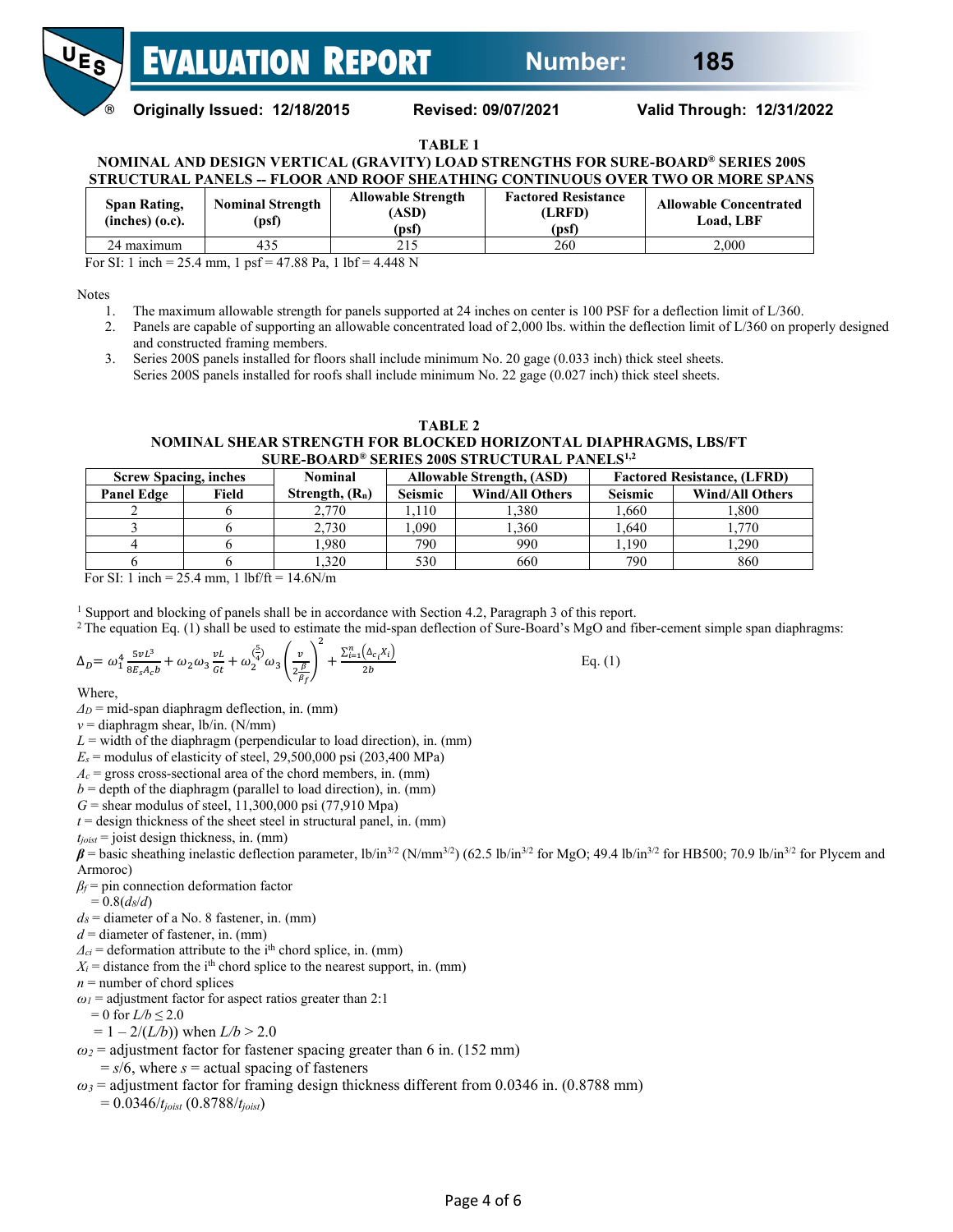

**Originally Issued: 12/18/2015 Revised: 09/07/2021 Valid Through: 12/31/2022**

| SURE-BOARD® SERIES 200S STRUCTURAL PANELS <sup>1,2</sup> |                             |                                  |                                                                             |         |                   |                                           |        |                   |       |        |        |
|----------------------------------------------------------|-----------------------------|----------------------------------|-----------------------------------------------------------------------------|---------|-------------------|-------------------------------------------|--------|-------------------|-------|--------|--------|
| <b>CFS</b> Specifications                                |                             |                                  | Allowable Wind Uplift, (ASD)<br>Allowable Wind Uplift, (ASD) (psf)<br>(psf) |         |                   |                                           |        |                   |       |        |        |
|                                                          |                             |                                  | 24 (inch) (o.c),<br><b>Joist Spacing</b>                                    |         |                   | 16 (inch) $(0.c)$<br><b>Joist Spacing</b> |        |                   |       |        |        |
|                                                          |                             |                                  |                                                                             |         | <b>Screw Size</b> |                                           |        | <b>Screw Size</b> |       |        |        |
| <b>Designated</b><br>Thickness.<br>mils                  | Design<br>Thickness,<br>in. | $\mathbf{F}_{\mathbf{y}}$<br>ksi | $F_u$<br>ksi                                                                | No. $6$ | <b>No. 8</b>      | No. 10                                    | No. 12 | No. 6             | No. 8 | No. 10 | No. 12 |
| 33                                                       | 0.0346                      | 33                               | 45                                                                          | 30.5    | 36.2              | 41.9                                      | 47.6   | 45.8              | 54.3  | 62.9   | 71.5   |
| 43                                                       | 0.0451                      | 33                               | 45                                                                          | 39.5    | 47.2              | 54.6                                      | 62.1   | 59.3              | 70.7  | 81.9   | 93.2   |
| 54                                                       | 0.0566                      | 50                               | 65                                                                          | 63.5    | 63.5              | 79.4                                      | 79.4   | 95.3              | 95.3  | 119.1  | 119.1  |
| 68                                                       | 0.0713                      | 50                               | 65                                                                          | 63.5    | 63.5              | 79.4                                      | 79.4   | 95.3              | 95.3  | 119.1  | 119.1  |
| 97                                                       | 0.1017                      | 50                               | 65                                                                          | 63.5    | 63.5              | 79.4                                      | 79.4   | 95.3              | 95.3  | 119.1  | 119.1  |
| 118                                                      | 0.1242                      | 50                               | 65                                                                          | 63.5    | 63.5              | 79.4                                      | 79.4   | 95.3              | 95.3  | 119.1  | 119.1  |

**TABLE 3 ALLOWABLE WIND UPLIFT LOADS FOR**

For SI: 1 inch = 25.4 mm, 1 lbf = 4.4 N, 1 psf = 47.9 Pa, 1 psi = 6.89 kPa

<sup>1</sup> Allowable wind uplift based on screw spacings of 6 inches on center maximum at all panel edges and 12 inches on center maximum in the field/interior of the panels.

<sup>2</sup> If field/interior spacing is reduced from 12 inches on center, wind uplift may be proportionally increased.

<span id="page-4-0"></span>

|                                           |                                     | <b>Surface Burning</b>       | Characteristics <sup>2</sup> |                                                                        |  |  |
|-------------------------------------------|-------------------------------------|------------------------------|------------------------------|------------------------------------------------------------------------|--|--|
| <b>Board Name</b>                         | Minimum board<br>thickness (inches) | Flame<br><b>Spread Index</b> | Smoke-<br>developed<br>index | <b>Description</b>                                                     |  |  |
| James Hardie Backer Board 500             | 0.42                                | $\theta$                     | 5                            |                                                                        |  |  |
| Plycem                                    | 0.55                                | $\overline{0}$               | 5                            | Cellulose fiber-reinforced<br>fiber-cement board                       |  |  |
| Armoroc                                   | 0.625, 0.75                         | $\theta$                     | 5                            |                                                                        |  |  |
| Magnum Board or Huber Exacor <sup>3</sup> | 0.50                                |                              | 5                            | Magnesium oxide-board reinforced with<br>fiberglass mesh on both faces |  |  |

**TABLE 4 PANEL NONCOMBUSTIBLE BOARDS1**

For SI: 1 inch  $= 25.4$  mm

**<sup>1</sup>** Tested in accordance with ASTM E136 in accordance with Section 703.5 of the IBC.

**<sup>2</sup>** Tested in accordance with ASTM E84.

<sup>3</sup> Magnum Board and Huber Exacor shall comply with ASTM C1186, Type A or B, Grade 1 or better, based on testing in accordance with ASTM C1186.